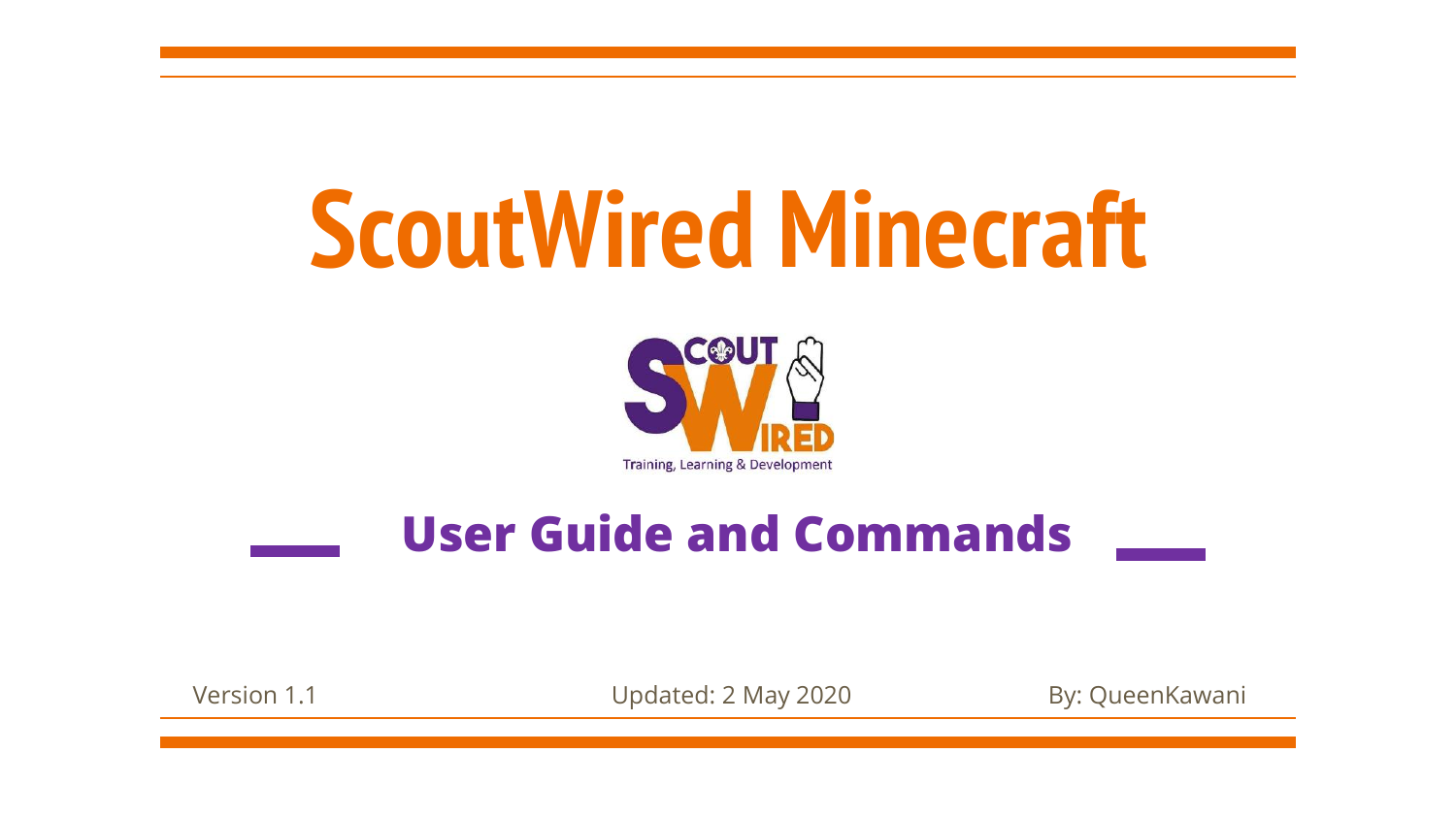### **Welcome & Information**

Welcome to the ScoutWired Minecraft Users Guide.

ScoutWired was created as a safe online space for Scouters and Guides across the world to play games, text chat and voice chat with other like-minded people, youth and adult alike. Our team members have undergone extensive training and has a User Management system in place to ensure that ScoutWired services remain a safe place.

Before playing on our Minecraft server, we ask that you take a moment to read our rules which can be found on our website at [http://scoutwired.org/play/minecraft/minecraft-rules/.](http://scoutwired.org/play/minecraft/minecraft-rules/)

We hope that this User Guide will assist you in playing and enjoying Minecraft on our server. If you need help in-game, please ask for it in the game chat. If a team member is not available, another player may know the answer. You can also submit a support ticket at <https://support.scoutwired.org/> for assistance with technical issues, in-game issues, suggestions and other support.

We also offer a Discord server for connecting with Scouters and Guides through a variety of moderated chat channels and voice chats. More information at:<https://scoutwired.org/chat/discord/>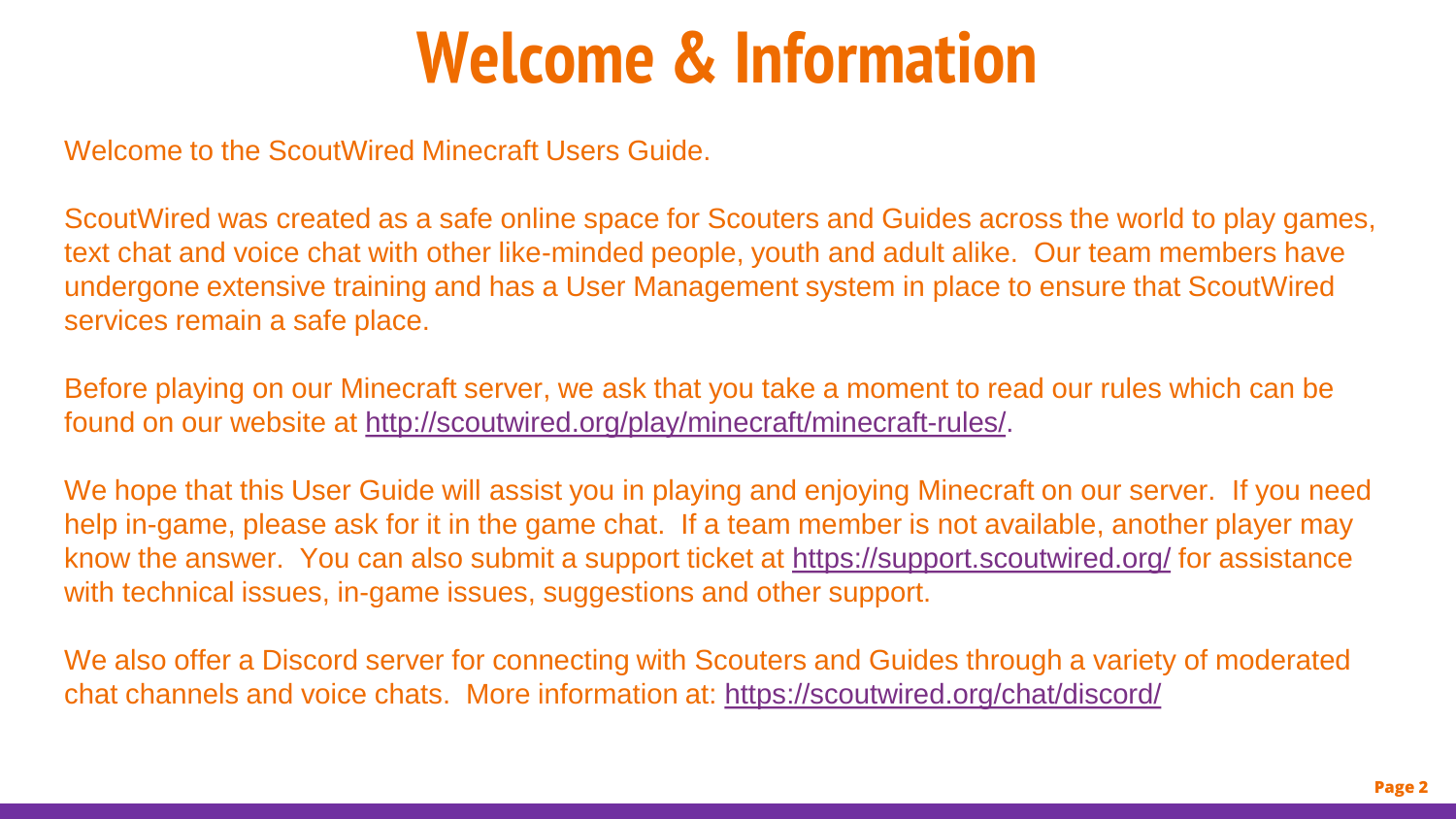## **General Minecraft Commands**

| <b>COMMAND</b>              | <b>DESCRIPTION</b>                                                                                                                                       | <b>EXAMPLE</b>                                   |
|-----------------------------|----------------------------------------------------------------------------------------------------------------------------------------------------------|--------------------------------------------------|
| $T$ or $/$                  | Opens up command box so you can chat to other players or enter commands                                                                                  | T Hello Bob OR /home                             |
| Press Tab                   | Shows a list of all players online. OR<br>If you press tab whilst entering a name, location or command it will autocomplete or bring up list of options. |                                                  |
| /spawn                      | Teleports you to the main spawn hub                                                                                                                      | /spawn                                           |
| /back                       | Takes you to last location before a tp / death / spawn / warp                                                                                            | You die, you use /back, you TP to<br>death point |
| /warps                      | Will give you list of warps available                                                                                                                    | /warps                                           |
| /warp <location></location> | Teleports you to a pre-fixed location, pressing tab after typing /warp will bring up list of available warps                                             | /warp market                                     |
| /trapped                    | Teleports you to the nearest unclaimed land. Use when trapped in claimed area, e.g. inside a base.                                                       | /trapped                                         |
| /unstuck                    | Use when stuck in a block/glitch. Helps you get out.                                                                                                     | /unstuck                                         |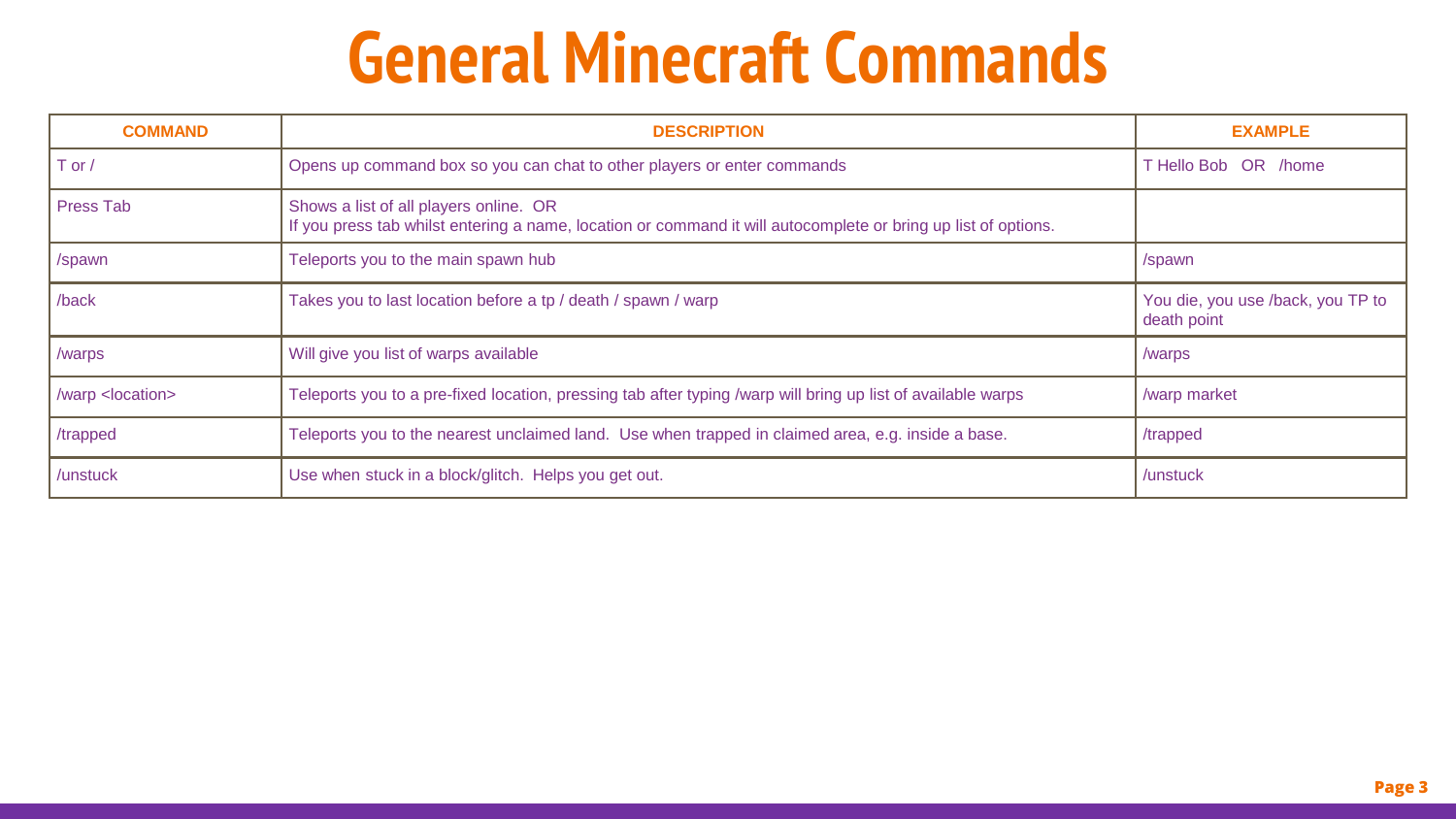### **General Minecraft Commands continued...**

| <b>COMMAND</b>                                                 | <b>DESCRIPTION</b>                                                                  | <b>EXAMPLE</b>                      |  |  |
|----------------------------------------------------------------|-------------------------------------------------------------------------------------|-------------------------------------|--|--|
| <b>HOMES</b>                                                   |                                                                                     |                                     |  |  |
| /homes                                                         | Will give you a list of homes you have set                                          | /homes                              |  |  |
| /home <name></name>                                            | Will TP teleport you to that home location                                          | /home home1                         |  |  |
| /sethome <name></name>                                         | Sets current location as home with a specific name                                  | /sethome home1                      |  |  |
| <b>OR</b><br>/remhome <name><br/>/delhome <name></name></name> | Removes that home location from your homes list                                     | /remhome home1 OR<br>/delhome home1 |  |  |
| <b>TELEPORTING</b>                                             |                                                                                     |                                     |  |  |
| /tpa <playername></playername>                                 | Sends a request to that player asking for permission to teleport to them            | /tpa bob                            |  |  |
| /tpyes OR /tpaccept                                            | Accepts the other players request to teleport to you - they will teleport to you    | <b>OR</b><br>/tpaccept<br>/tpyes    |  |  |
| OR /tpdeny<br>/tpno                                            | Denies the other players request to teleport to you – they will not teleport to you | <b>OR</b><br>/tpdeny<br>/tpno       |  |  |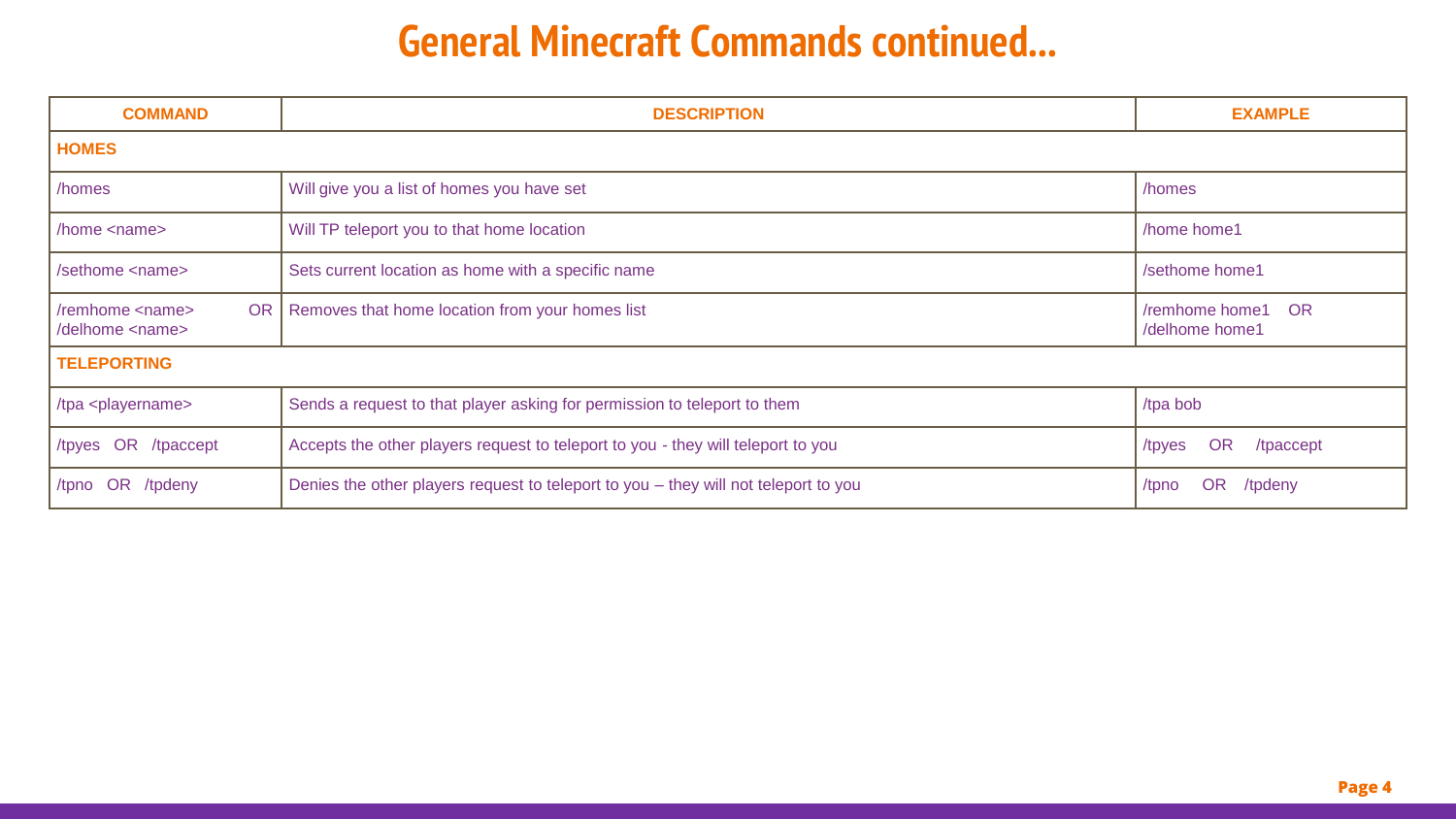## **Creative Minecraft Commands**

| <b>COMMAND</b>                                                             | <b>DESCRIPTION</b>                                                                                                                                                                                                                                                                              | <b>EXAMPLE</b>                                |
|----------------------------------------------------------------------------|-------------------------------------------------------------------------------------------------------------------------------------------------------------------------------------------------------------------------------------------------------------------------------------------------|-----------------------------------------------|
| Number of plots                                                            | Players are only allowed two creative plots. Plots are 50 x 50 in size. These may be merged to create one bigger plot.<br>If there are special events like build battles, you may temporarily be given an additional plot. Ownership of the additional plot will be<br>removed after the event. |                                               |
| <b>World Edit</b>                                                          | Users do not have access to World Edit or related commands. Should you require buildings moved, etc, please speak to team<br>member.                                                                                                                                                            |                                               |
| /plot claim                                                                | Claims ownership of plot you are standing in if it has not already been claimed.<br>If already claimed you will receive a message that the plot is already claimed.<br>If you have used up your number of plots, you will receive: You can't claim more plots.                                  | /plot claim                                   |
| /plot auto                                                                 | Teleports you to the nearest unclaimed plot and claims it for your.                                                                                                                                                                                                                             | /plot claim                                   |
| /plot clear                                                                | Must be standing in plot. Clears all items and objects from your plot.                                                                                                                                                                                                                          | /plot clear                                   |
| /plot trust <playername><br/>/trust <playername></playername></playername> | OR Trust player and gives them permission to build in your plot.                                                                                                                                                                                                                                | <b>OR</b><br>/plot trust bob<br>/trust bob    |
| /untrust <playername></playername>                                         | /plot remove <playername> OR   Removes that player from your trusted list <math>-</math> they cannot build on your plot.</playername>                                                                                                                                                           | <b>OR</b><br>/plot remove bob<br>/untrust bob |
| /plot delete                                                               | Must be standing in plot. Deletes your current plot.                                                                                                                                                                                                                                            | /plot remove                                  |
| /plot merge                                                                | Merges two adjacently owned plots into one bigger plot. (Still counts as 2).<br>Help from ream member may be required.                                                                                                                                                                          | /plot merge                                   |
| /plot list mine                                                            | Lists your creative plots and their location.                                                                                                                                                                                                                                                   | /plot list mine                               |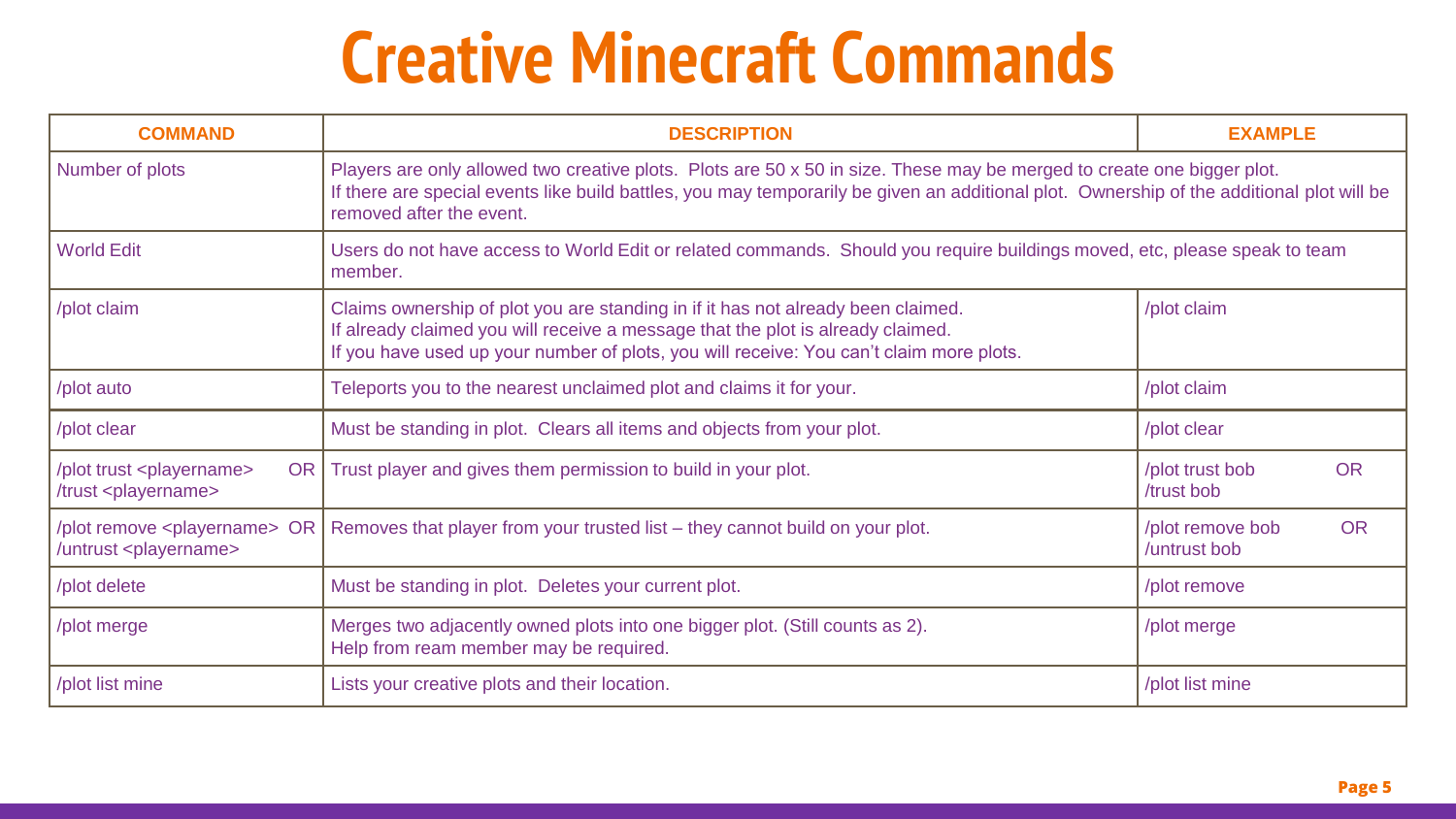## **Survival Minecraft Commands**

| <b>COMMAND</b>                                                           | <b>DESCRIPTION</b>                                                                                                                                                                                                                                                                                                      | <b>EXAMPLE</b>    |  |  |
|--------------------------------------------------------------------------|-------------------------------------------------------------------------------------------------------------------------------------------------------------------------------------------------------------------------------------------------------------------------------------------------------------------------|-------------------|--|--|
| /warp market                                                             | Teleports you to the public market near spawn.                                                                                                                                                                                                                                                                          | /warp market      |  |  |
| /givepet <playername></playername>                                       | Gives that player ownership of pet that you click on.                                                                                                                                                                                                                                                                   | /givepet bob      |  |  |
| /unlock                                                                  | Unlocks clicked on item (e.g. chest, furnace, hoppers) allowing other players access.<br>If inside a claimed area, unlocked item will only be accessible to trusted players in that claim.<br>If outside a claimed are, unlocked item will be accessible to ALL players in game.                                        | /unlock           |  |  |
| <b>TRUSTING / UNTRUSTING OTHER PLAYERS</b>                               |                                                                                                                                                                                                                                                                                                                         |                   |  |  |
| /trustlist                                                               | Stand inside claim area. Lists all players trusted on that claim.                                                                                                                                                                                                                                                       | /trustlist        |  |  |
| /trust <playername></playername>                                         | Trusts player to build in your claim, access unlocked items and object.                                                                                                                                                                                                                                                 | /trust bob        |  |  |
| /untrust <playername></playername>                                       | Removes player from your trust list meaning they can't use doors, items, unlocked items etc.                                                                                                                                                                                                                            | /untrust bob      |  |  |
| <b>SURVIVAL CLAIMS</b>                                                   |                                                                                                                                                                                                                                                                                                                         |                   |  |  |
| <b>Claim Blocks</b>                                                      | You start with 100 claim blocks. The more you play the more blocks you earn. You need claim blocks to claim ownership of land<br>and objects/items residing within it the area. Max claim blocks you can earn are: 4000 blocks. Blocks do not have to be spent in the<br>one area, you can use them in multiple places. |                   |  |  |
| /claimlist                                                               | Shows you how many claim blocks you have. Lists your claims including coordinates.                                                                                                                                                                                                                                      | /claimlist        |  |  |
| /abandonclaims                                                           | Must be standing inside claim. Deletes ownership of that claim.                                                                                                                                                                                                                                                         | /abandonclaim     |  |  |
| /abandonallclaims                                                        | Deletes ownership of ALL your claimed blocks.                                                                                                                                                                                                                                                                           | /abandonallclaims |  |  |
| Information on how to create claims are detailed in the following pages. |                                                                                                                                                                                                                                                                                                                         |                   |  |  |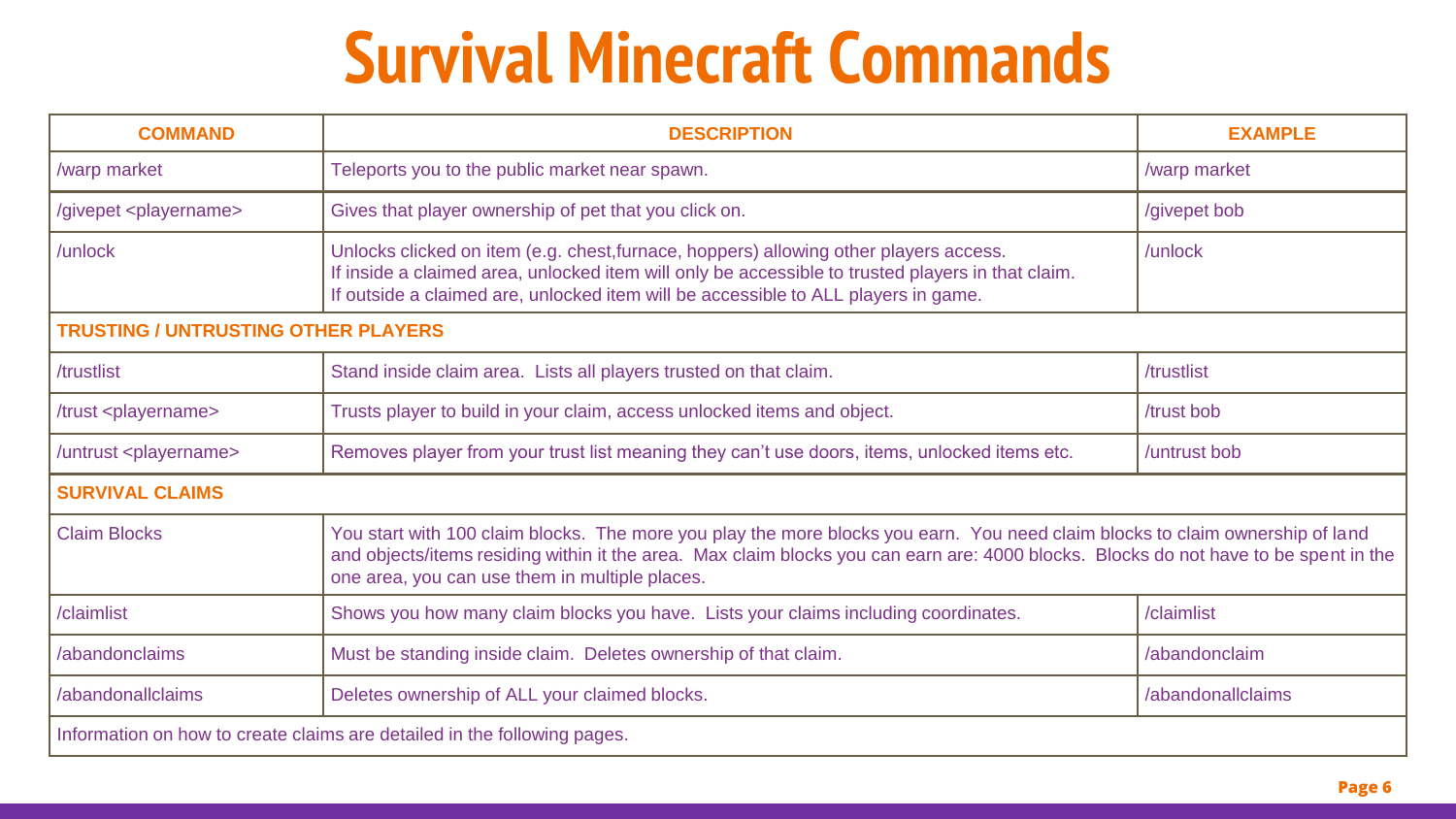#### **Survival Minecraft Commands continued...**

#### **CHECKING TO SEE IF AN AREA IS CLAIMED AND WHO OWNS IT**

Hold a stick in your hand and right-clicking on the ground.

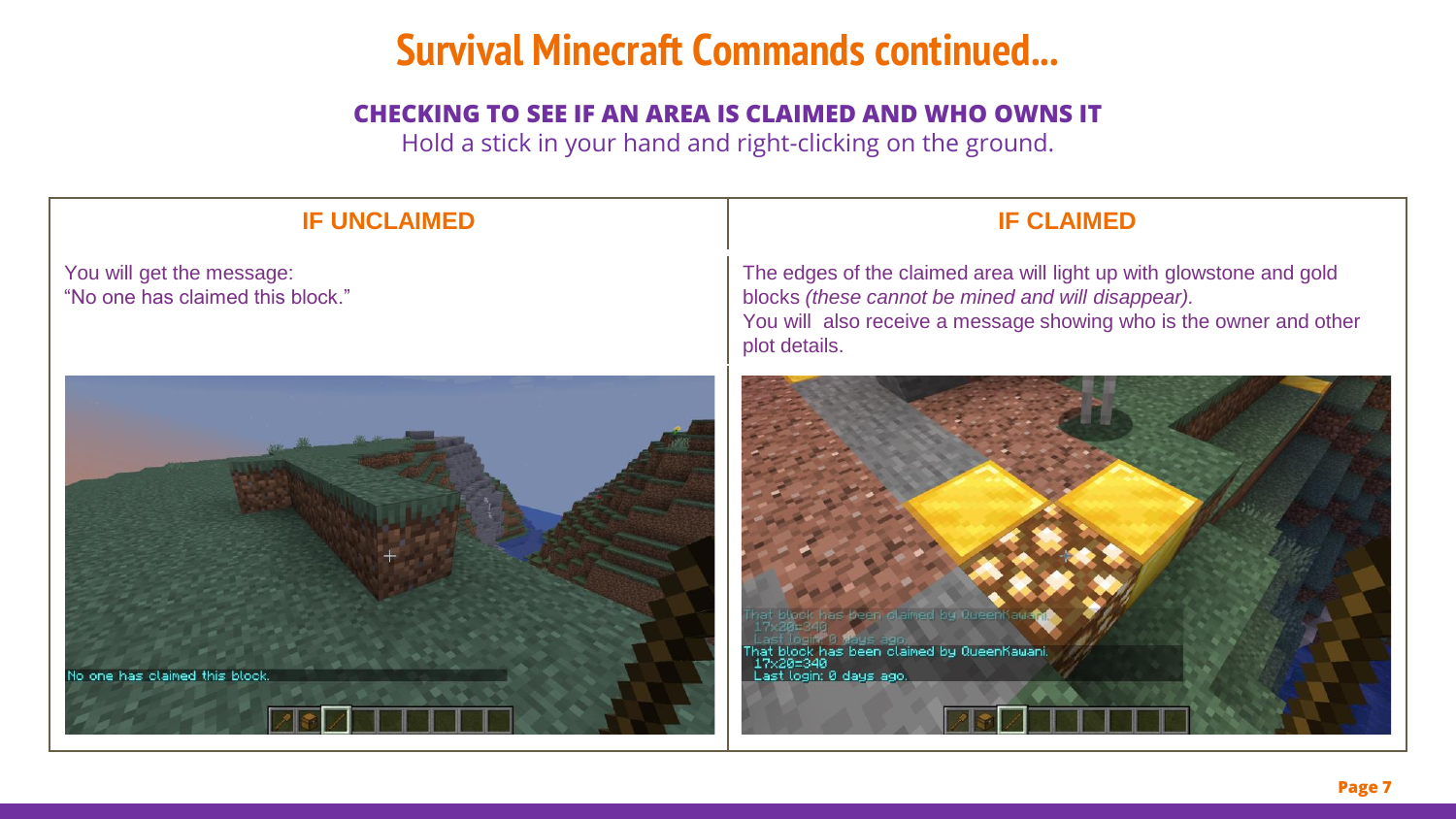#### **Survival Minecraft Commands continued...**

#### **CLAIMING SPACE – METHOD 1 – USING A CHEST**

Must be standing in an unclaimed area.

- Create a chest/furnace.
- Place on ground.
- A small area is automatically claimed. Outlined by glowstone and gold blocks.
- Will only work for first time claiming land.
- You can double check that the area is claimed by touching a stick to the ground.



Example of what an area claimed by chest/furnace/container will look like after it has been claimed.